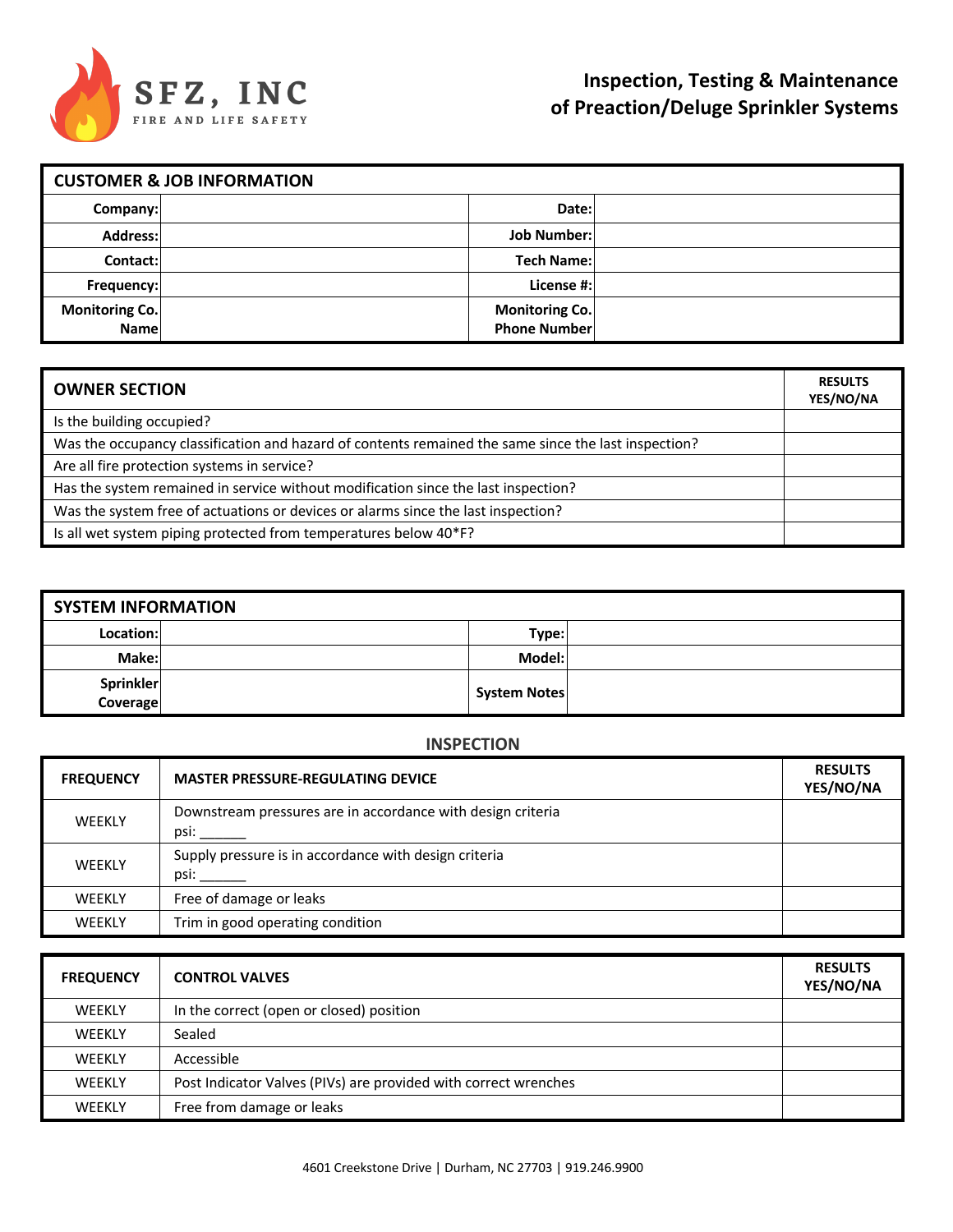

| <b>WEEKLY</b>    | Proper signage                                            |                             |
|------------------|-----------------------------------------------------------|-----------------------------|
| <b>FIVE-YEAR</b> | Check valve - internal moves freely and in good condition |                             |
|                  |                                                           |                             |
| <b>FREQUENCY</b> | PREACTION/DELUGE VALVE                                    | <b>RESULTS</b><br>YES/NO/NA |
| <b>MONTHLY</b>   | Exterior is free of damage                                |                             |
| <b>MONTHLY</b>   | Trim valves are in correct (open or closed) position      |                             |
| <b>MONTHLY</b>   | Electrical components are in service                      |                             |
| <b>MONTHLY</b>   | Valve seat is not leaking                                 |                             |

| <b>FREQUENCY</b> | <b>GAUGES</b>                                                                                                                    | <b>RESULTS</b><br>YES/NO/NA |
|------------------|----------------------------------------------------------------------------------------------------------------------------------|-----------------------------|
| <b>MONTHLY</b>   | Gauges are in good operating condition                                                                                           |                             |
| <b>MONTHLY</b>   | Gauge on system side of dry valve reads proper ratio of air or nitrogen (when not supervised)                                    |                             |
| <b>MONTHLY</b>   | Gauge on quick-opening device reads the same as system side dry valve gauge (when not<br>supervised)                             |                             |
| <b>QUARTERLY</b> | Gauges - normal air and nitrogen pressure that is supervised by a constantly attended location<br>is maintained                  |                             |
| <b>QUARTERLY</b> | Gauges - normal water pressure is maintained                                                                                     |                             |
| <b>QUARTERLY</b> | Gauge on supply side of dry valve reads normal                                                                                   |                             |
| <b>QUARTERLY</b> | Gauge on system side of dry valve reads proper ratio of air or nitrogen when supervised at a<br>constantly attended location     |                             |
| <b>QUARTERLY</b> | Gauge on quick-opening device reads the same as system side dry valve gauge when supervised<br>at a constantly attended location |                             |
| <b>QUARTERLY</b> | Gauge on supply side of valve reads normal<br>psi: ________                                                                      |                             |

| <b>FREQUENCY</b> | <b>ALARM VALVES/RISER CHECK</b>                                            | <b>RESULTS</b><br>YES/NO/NA |
|------------------|----------------------------------------------------------------------------|-----------------------------|
| <b>QUARTERLY</b> | Gauges - normal water pressure maintained                                  |                             |
| <b>QUARTERLY</b> | Free of damage                                                             |                             |
| QUARTERLY        | In appropriate open or closed position                                     |                             |
| <b>QUARTERLY</b> | Retard chamber/alarm drains not leaking                                    |                             |
| <b>FIVE-YEAR</b> | Alarm valve interior including strainers, filters, and restriction orifice |                             |

**FREQUENCY FIRE DEPARTMENT CONNECTIONS RESULTS**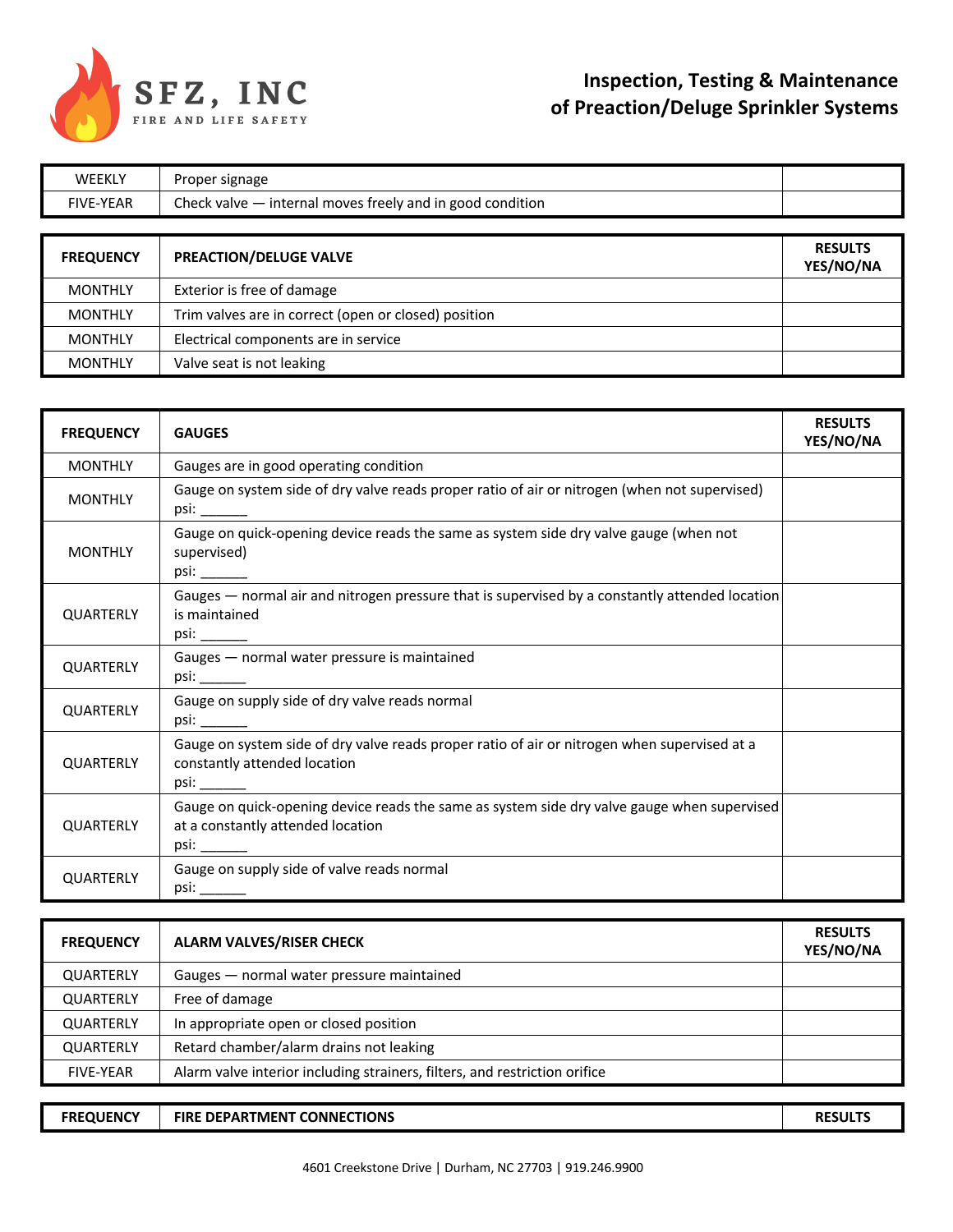

|                  |                                                                          | YES/NO/NA |
|------------------|--------------------------------------------------------------------------|-----------|
| QUARTERLY        | Visible and accessible                                                   |           |
| <b>QUARTERLY</b> | Coupling/swivels operate correctly                                       |           |
| QUARTERLY        | Plugs/caps are in place                                                  |           |
| <b>QUARTERLY</b> | Gaskets are not damaged                                                  |           |
| <b>QUARTERLY</b> | Automatic Drain Valve in place and operating properly                    |           |
| <b>QUARTERLY</b> | Identification signs are in place                                        |           |
| QUARTERLY        | Interior is clear of obstructions (unless locked)                        |           |
| QUARTERLY        | Clapper(s) operates correctly                                            |           |
| QUARTERLY        | Check valve is not leaking                                               |           |
| QUARTERLY        | Visible piping supplying the fire department connection is undamaged     |           |
| <b>ANNUAL</b>    | Interior of connection with locked plugs or caps is free of obstructions |           |

| <b>FREQUENCY</b> | <b>PRESSURE-REDUCING VALVE</b>                            | <b>RESULTS</b><br>YES/NO/NA |
|------------------|-----------------------------------------------------------|-----------------------------|
| <b>QUARTERLY</b> | In the open position and not leaking                      |                             |
| <b>QUARTERLY</b> | Maintaining downstream pressure                           |                             |
| <b>QUARTERLY</b> | In good condition, with hand wheel installed and unbroken |                             |

| <b>FREQUENCY</b> | <b>SIGNAGE</b>                                                              | <b>RESULTS</b><br>YES/NO/NA |
|------------------|-----------------------------------------------------------------------------|-----------------------------|
| ANNUAL           | Hydraulic design information sign is securely attached to riser and legible |                             |

| <b>FREQUENCY</b> | <b>SPRINKLERS (VISIBLE)</b>                                                              | <b>RESULTS</b> |
|------------------|------------------------------------------------------------------------------------------|----------------|
|                  |                                                                                          | YES/NO/NA      |
| <b>ANNUAL</b>    | No damage or leaks                                                                       |                |
| <b>ANNUAL</b>    | Free of corrosion, foreign material, or paint                                            |                |
| <b>ANNUAL</b>    | Installed in proper orientation                                                          |                |
| <b>ANNUAL</b>    | Fluid in glass bulbs                                                                     |                |
| <b>ANNUAL</b>    | Loading - sprinklers are free of dust                                                    |                |
| <b>ANNUAL</b>    | Spare sprinklers - proper number and type, including installation wrench                 |                |
| <b>ANNUAL</b>    | No paint or coating other than that applied by the manufacturer                          |                |
| <b>ANNUAL</b>    | Escutcheons/cover plates are present and installed correctly                             |                |
| <b>ANNUAL</b>    | Minimum clearance between sprinklers and storage                                         |                |
| <b>ANNUAL</b>    | Sprinklers manufactured prior to 1920 have been replaced                                 |                |
| <b>ANNUAL</b>    | Any heads in service for more than 75 years?                                             |                |
|                  | Last test date:                                                                          |                |
| <b>ANNUAL</b>    | Any heads in service for more than 50 years?                                             |                |
|                  | Last test date:                                                                          |                |
| <b>ANNUAL</b>    | Any quick-response heads in service for more than 20 years?                              |                |
|                  | Last test date:                                                                          |                |
| <b>ANNUAL</b>    | Any dry heads in service for more than 10 years?                                         |                |
|                  | Last test date:                                                                          |                |
| ANNUAL           | Any solder-type heads with extra-high temperature classification (or higher), exposed to |                |
|                  | maximum allowable temperatures?                                                          |                |
|                  | Last test date:                                                                          |                |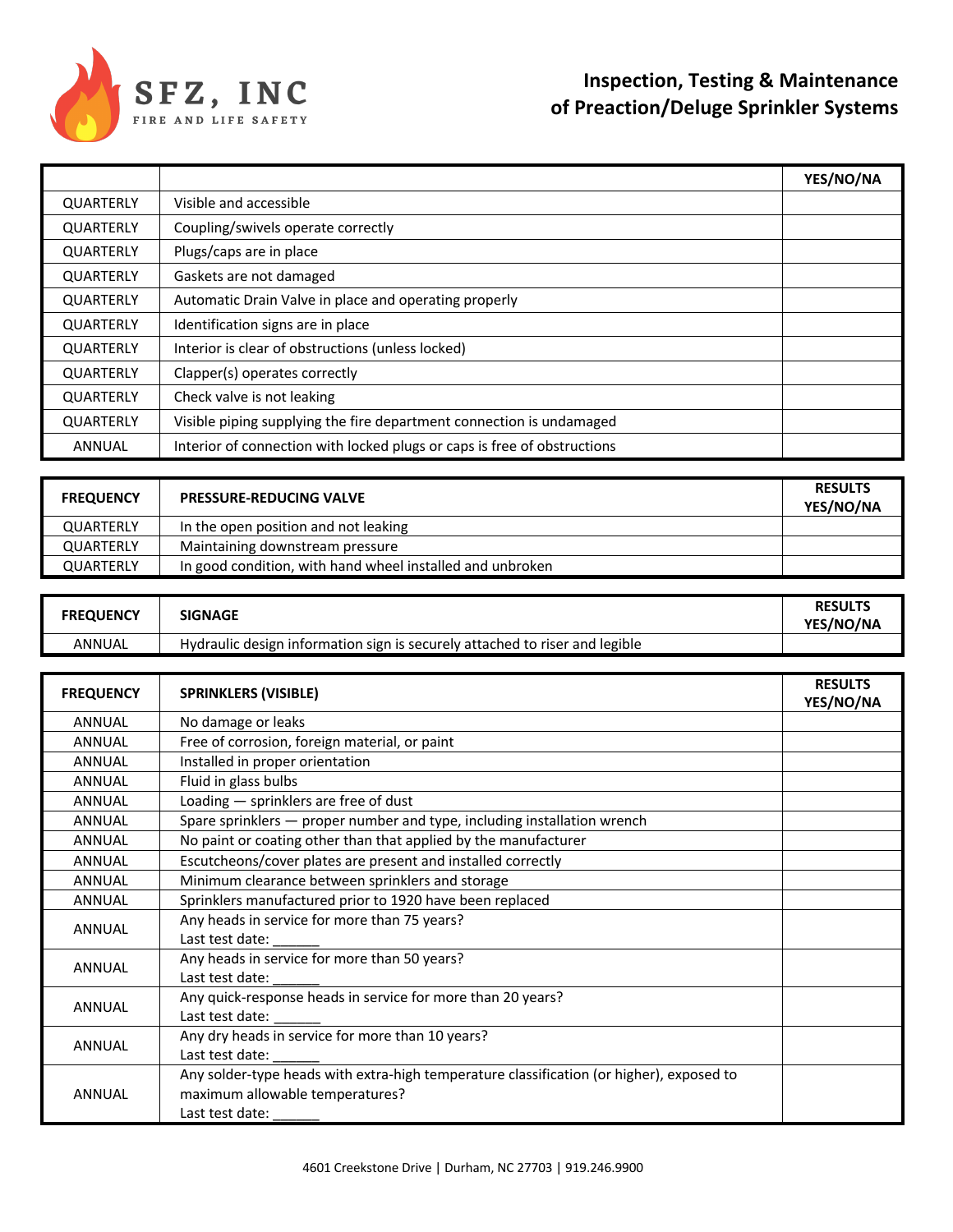

# **Inspection, Testing & Maintenance of Preaction/Deluge Sprinkler Systems**

| <b>ANNUAL</b>           | Any heads exposed to harsh/corrosive environments?                                                                            |                             |
|-------------------------|-------------------------------------------------------------------------------------------------------------------------------|-----------------------------|
|                         | Last test date:                                                                                                               |                             |
|                         |                                                                                                                               |                             |
| <b>FREQUENCY</b>        | <b>HANGERS/SEISMIC BRACING</b>                                                                                                | <b>RESULTS</b><br>YES/NO/NA |
| <b>ANNUAL</b>           | Not damaged or loose                                                                                                          |                             |
|                         |                                                                                                                               |                             |
| <b>FREQUENCY</b>        | PIPES AND FITTINGS (VISIBLE)                                                                                                  | <b>RESULTS</b><br>YES/NO/NA |
| ANNUAL                  | In good condition and no external corrosion                                                                                   |                             |
| <b>ANNUAL</b>           | No leaks or mechanical damage                                                                                                 |                             |
| <b>ANNUAL</b>           | Correct alignment - no external loads                                                                                         |                             |
|                         |                                                                                                                               |                             |
| <b>FREQUENCY</b>        | <b>BUILDING</b>                                                                                                               | <b>RESULTS</b><br>YES/NO/NA |
| ANNUAL                  | Prior to onset of freezing weather, all openings are closed, and water-filled pipe is not<br>exposed to freezing temperatures |                             |
| <b>ANNUAL</b>           | Low temperature alarm is free of physical damage                                                                              |                             |
|                         |                                                                                                                               |                             |
| <b>FREQUENCY</b>        | <b>OBSTRUCTION INSPECTION</b>                                                                                                 | <b>RESULTS</b><br>YES/NO/NA |
| <b>FIVE-YEAR</b>        | No foreign or obstructing material found                                                                                      |                             |
|                         |                                                                                                                               |                             |
|                         |                                                                                                                               |                             |
| <b>FREQUENCY</b>        | <b>BACKFLOW</b>                                                                                                               | <b>RESULTS</b><br>YES/NO/NA |
| <b>FIVE-YEAR</b>        | Internal inspection                                                                                                           |                             |
|                         |                                                                                                                               |                             |
|                         | <b>TESTING</b>                                                                                                                |                             |
| <b>FREQUENCY</b>        |                                                                                                                               | <b>RESULTS</b><br>YES/NO/NA |
| QUARTERLY               | Alarm devices - water motor gong                                                                                              |                             |
| QUARTERLY               | Partial flow test performed to exercise valve                                                                                 |                             |
| <b>QUARTERLY</b>        | Main drain test - if the sole supply is through a backflow preventer or pressure-reducing<br>valve                            |                             |
| QUARTERLY               | Priming water - test level                                                                                                    |                             |
| QUARTERLY               | Low air alarm - test per manufacturer's instructions                                                                          |                             |
| SEMI-ANNUAL             | Alarm device (vane, paddle, and pressure switch type) — inspector's test or bypass opened<br>and observed flow                |                             |
| SEMI-ANNUAL             | Valve supervisory switch(es) function                                                                                         |                             |
| ANNUAL                  |                                                                                                                               |                             |
|                         | Low temperature alarm (if installed) at the beginning of the heating season                                                   |                             |
| ANNUAL                  | All control valves operated through full range of motion and returned to normal position                                      |                             |
| <b>ANNUAL</b>           | Backflow - forward flow test at a minimum flow rate of the system demand                                                      |                             |
| ANNUAL                  | Valve status test performed                                                                                                   |                             |
| <b>ANNUAL</b><br>ANNUAL | Sprinkler pressure-reducing valve - partial flow test<br>Preaction valve trip test (Partial Flow - see results below)         |                             |

FIVE-YEAR Sprinkler pressure-reducing valve  $-$  full flow test compared to previous test results

THREE-YEAR Preaction system tested air for leakage

FIVE-YEAR Gauges tested or replaced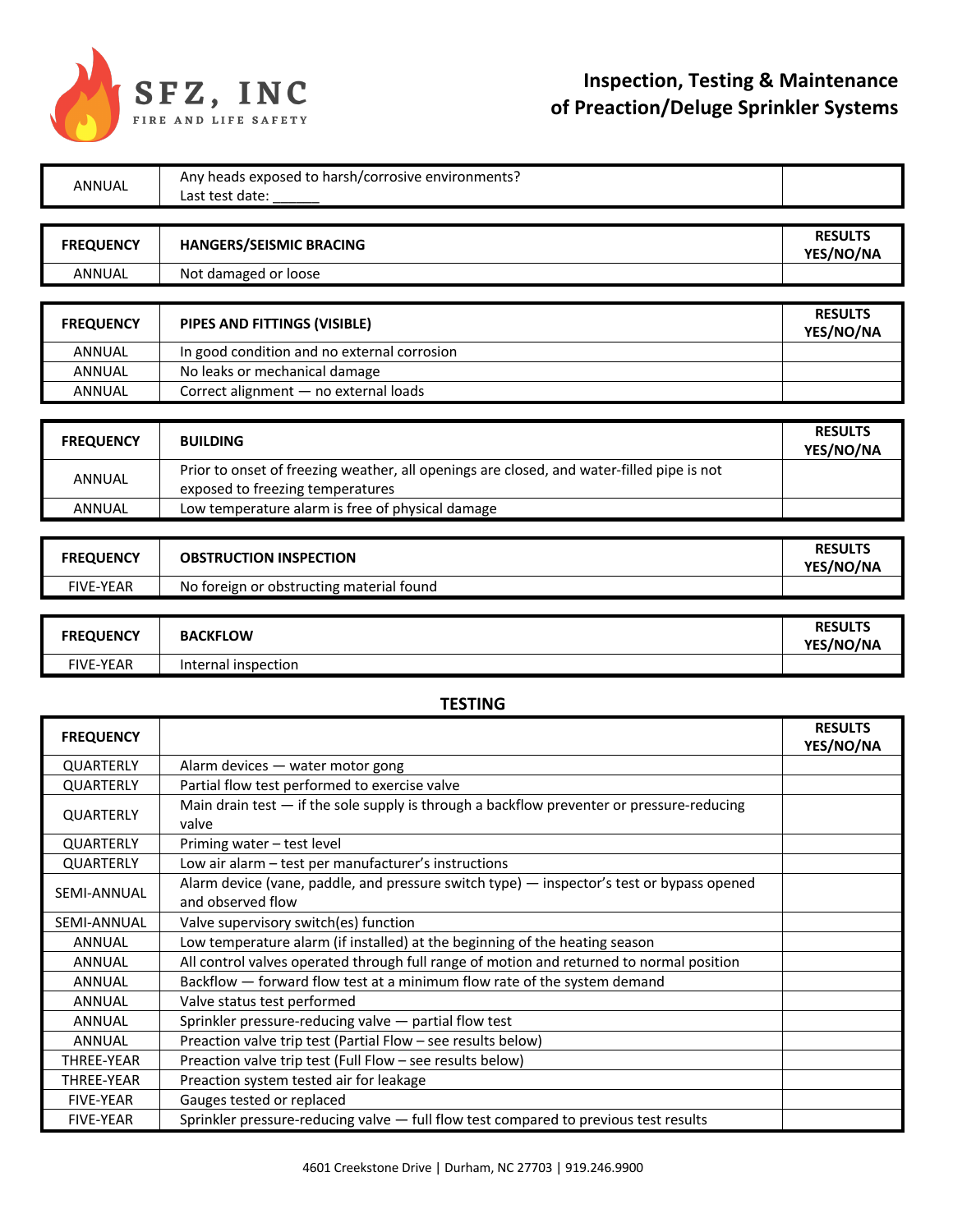

# **Inspection, Testing & Maintenance of Preaction/Deluge Sprinkler Systems**

FIVE-YEAR Piping from fire department connection to fire department connection check valve has been<br>had the department of 450 set (40 kee) for at least 3 keeps. hydrostatically tested at 150 psi (10 bar) for at least 2 hours

| <b>FREQUENCY</b> | <b>Full Flow Trip Test (Deluge Valve)</b>                                        | <b>RESULTS</b><br>YES/NO/NA |
|------------------|----------------------------------------------------------------------------------|-----------------------------|
| <b>ANNUAL</b>    | Unobstructed discharge from all nozzles                                          |                             |
| ANNUAL           | Pressure reading at deluge valve<br>psi:                                         |                             |
| <b>ANNUAL</b>    | Compare if pressure readings to hydraulic design/water supply meets requirements |                             |
| <b>ANNUAL</b>    | Manual release functions correctly                                               |                             |
| <b>ANNUAL</b>    | Valve status test performed                                                      |                             |
| <b>ANNUAL</b>    | Pressure reading at most remote nozzle or sprinkler<br>Psi:                      |                             |
| <b>ANNUAL</b>    | Automatic air maintenance device functional (if provided)                        |                             |

| <b>MAIN DRAIN TEST</b>             |                       |                     |              |                                   |                                                                              |
|------------------------------------|-----------------------|---------------------|--------------|-----------------------------------|------------------------------------------------------------------------------|
| <b>Riser Number or</b><br>Location | <b>Size Test Pipe</b> | Static psi (before) | Residual psi | Return time to<br>static pressure | Do main drain test<br>results differ more<br>than 10% from<br>previous test? |
|                                    |                       |                     |              |                                   |                                                                              |

| <b>PREACTION TRIP TEST</b> |                              |                         |                                       |                           |                                                                   |                                       |
|----------------------------|------------------------------|-------------------------|---------------------------------------|---------------------------|-------------------------------------------------------------------|---------------------------------------|
| System#                    | <b>Air Pressure</b><br>(psi) | Water<br>Pressure (psi) | <b>Tripping Air</b><br>Pressure (psi) | <b>Trip Time</b><br>(sec) | Time water<br>flows steadily<br>from test<br>connection<br>(sec.) | <b>Compared to</b><br>previous tests? |
|                            |                              |                         |                                       |                           |                                                                   |                                       |

#### **MAINTENANCE**

| <b>FREQUENCY</b> |                                                                                                 | <b>RESULTS</b><br>YES/NO/NA |
|------------------|-------------------------------------------------------------------------------------------------|-----------------------------|
| WEEKLY           | Sprinklers tested or replaced per appropriate testing schedule                                  |                             |
| <b>WEEKLY</b>    | OS&Y - stems lubricated annually                                                                |                             |
| <b>WEEKLY</b>    | Leaks causing drops in supervisory air pressure or electrical malfunctions causing alarms fixed |                             |
| <b>WEEKLY</b>    | Interior of valve cleaned up after trip test and internal inspection                            |                             |
| <b>WEEKLY</b>    | Operate auxillary drains after system operation and before freezing conditions                  |                             |

| <b>DEFICIENCIES</b> |                          |                             |  |  |
|---------------------|--------------------------|-----------------------------|--|--|
| Severity            | Description of the issue | Take a picture of the issue |  |  |